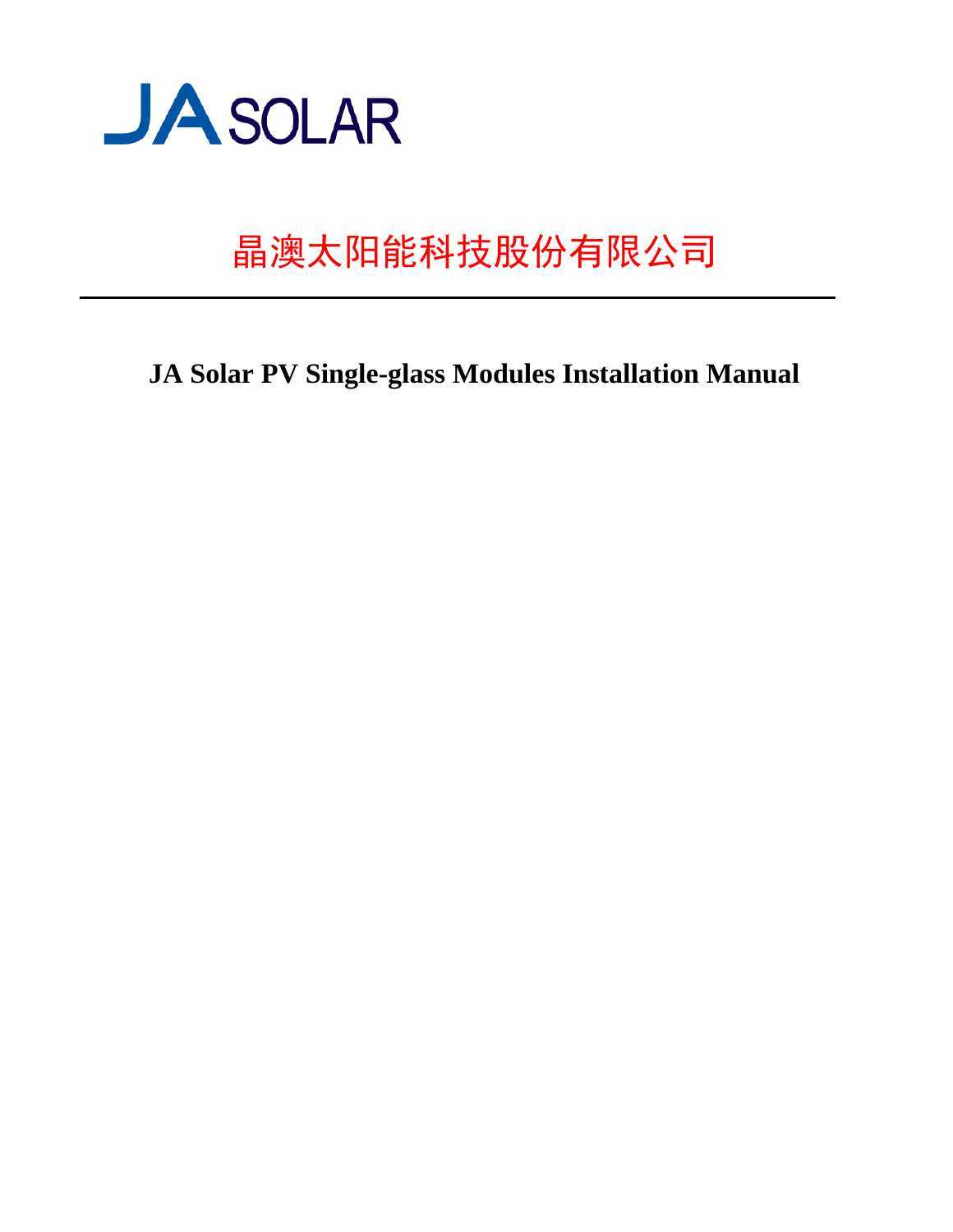# **CONTENTS**

|   | 3.2 |  |  |  |  |
|---|-----|--|--|--|--|
|   | 3.3 |  |  |  |  |
|   | 3.4 |  |  |  |  |
|   | 3.5 |  |  |  |  |
| 4 |     |  |  |  |  |
|   |     |  |  |  |  |
|   | 4.2 |  |  |  |  |
| 5 |     |  |  |  |  |
|   |     |  |  |  |  |
|   | 5.2 |  |  |  |  |
| 6 |     |  |  |  |  |
|   |     |  |  |  |  |
|   | 6.2 |  |  |  |  |
|   | 6.3 |  |  |  |  |
|   | 6.4 |  |  |  |  |
|   |     |  |  |  |  |
|   |     |  |  |  |  |
|   |     |  |  |  |  |
|   |     |  |  |  |  |
|   |     |  |  |  |  |
|   |     |  |  |  |  |
|   |     |  |  |  |  |
|   |     |  |  |  |  |
|   |     |  |  |  |  |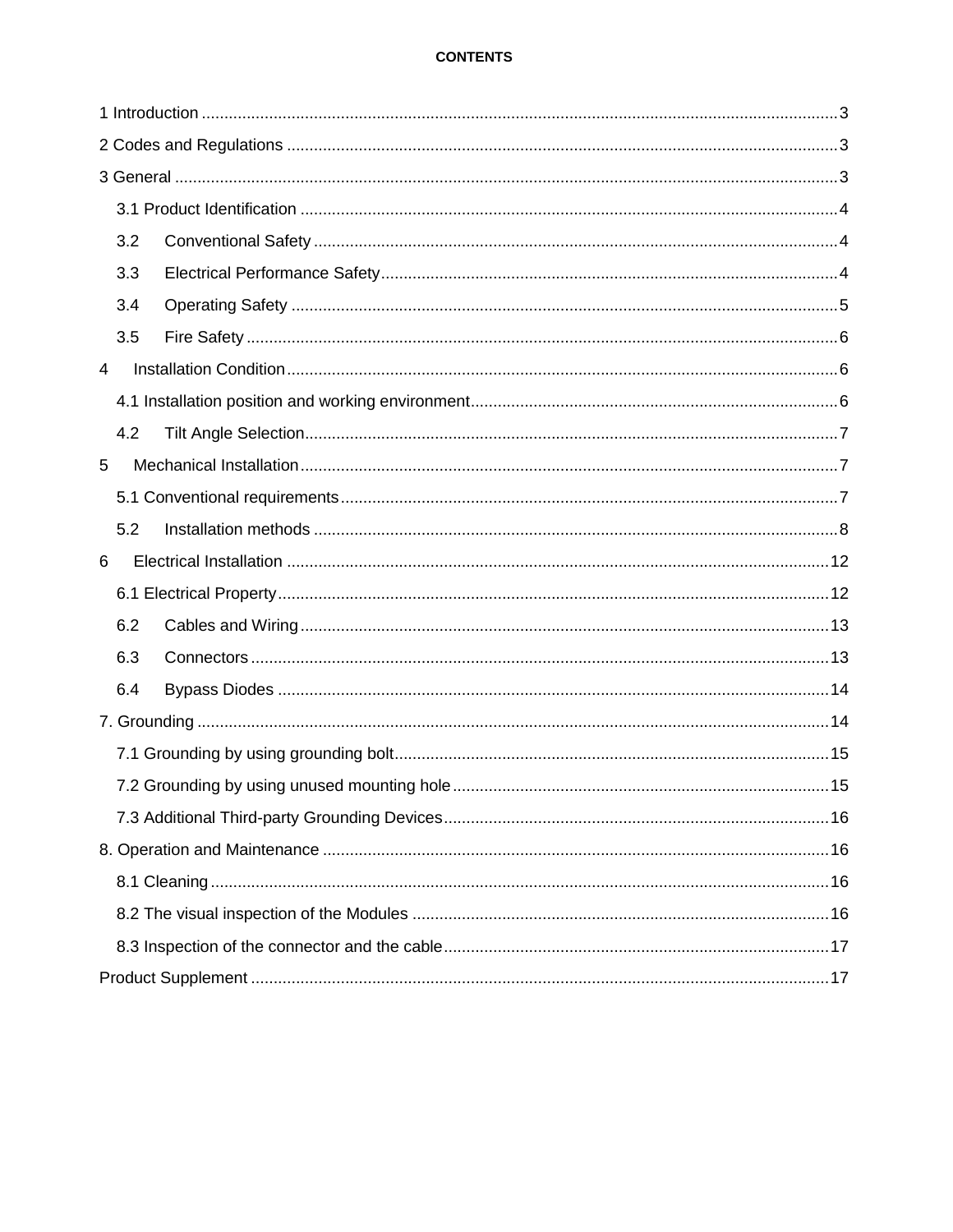# **1 Introduction**

#### <span id="page-2-0"></span>*Thank you for choosing JA SOLAR modules!*

This Installation Manual contains essential information for electrical and mechanical installation that you must know before handling and installing JA Solar Modules. This Manual also contains safety information you need to be familiar with. All the information described in this Manual is the intellectual property of JA Solar and is based on the technologies and experience that have been acquired and accumulated by JA Solar.

This Manual does not constitute a warranty, expressed or implied. JA Solar does not assume responsibility and expressly disclaims liability for loss, damage, or expense arising out of or in any way connected with installation, operation, use or maintenance of Modules. No responsibility is assumed by JA Solar for any infringement of patents or other rights of third parties that may result from use of Modules. JA Solar reserves the right to make changes to the product, specifications or installation manual without prior notice.

<span id="page-2-1"></span>Failure to comply with the requirements listed in this manual will invalidate the Limited Warranty for Modules as provided by JA Solar at the same time of sale to the direct customer. Additional recommendations are provided to enhance safety practices and performance results. Please provide a copy of this manual to the PV system owner for their reference, and inform them of all relevant aspects of safety, operation, and maintenance.

## **2 Codes and Regulations**

<span id="page-2-2"></span>The mechanical and electrical installation of PV systems should be performed in accordance with all applicable codes, including electrical codes, building codes and electric utility interconnection requirements. Such requirements may vary for mounting location. Requirements may also vary with system voltage, and for DC or AC application. Contact local authorities for governing regulations.



# **3 General**

Figure 1 Module Structure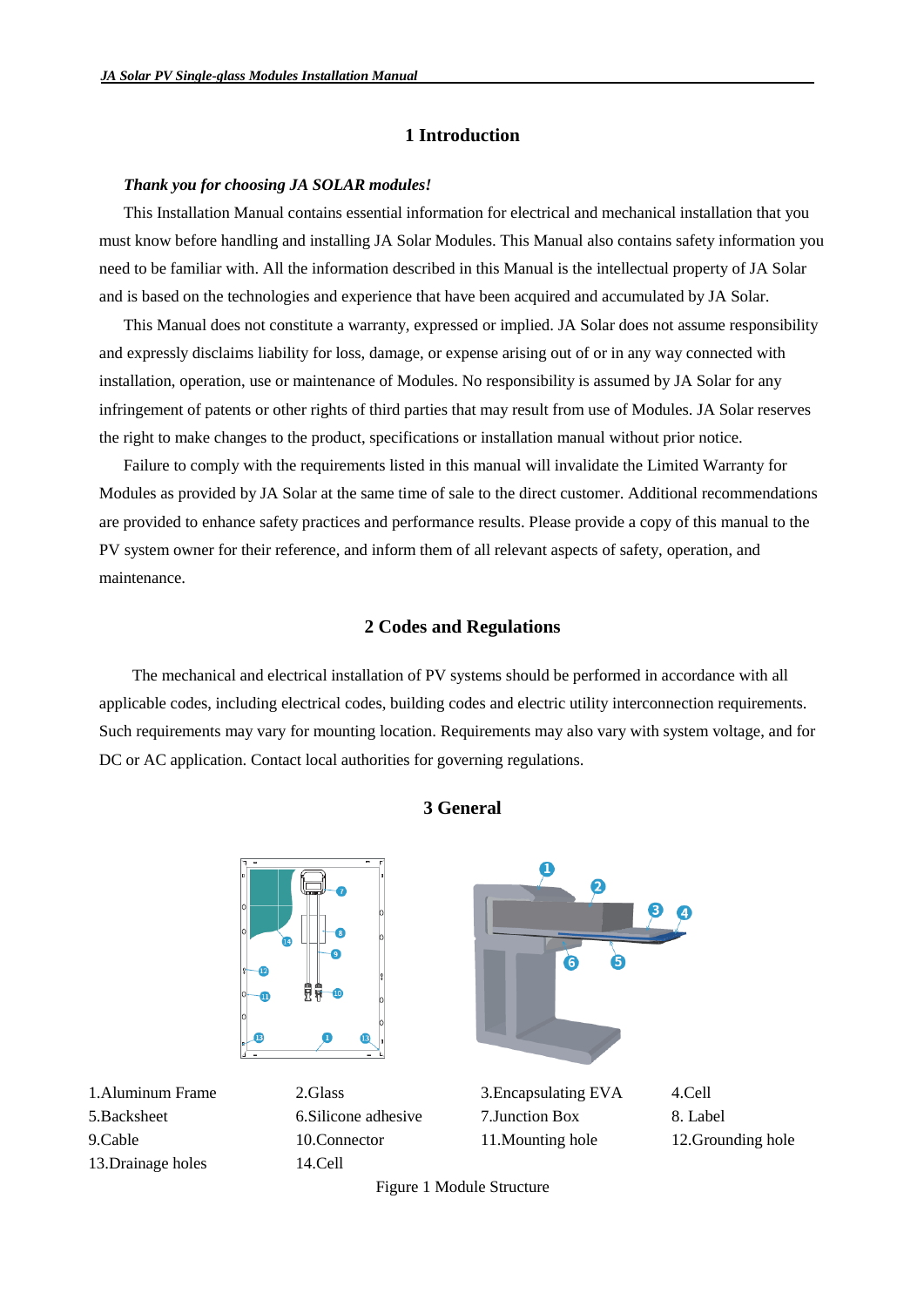# <span id="page-3-0"></span>**3.1 Product Identification**

Each module has three labels providing the following information:

1. Nameplate: describes the product type; Peak power, Max. power current, Max. power voltage, open circuit voltage, short circuit current, all as measured under standard test conditions; Certifications mark, the maximum system voltage etc.

2. Current Sorting: Modules are sorted out according to their Max. power current, referred as a corresponding symbol "Current class X" attached, in which x takes the value H, M or L(H marks physically the highest current). To get optimal performance out of a string of Modules it is recommended to connect only Modules of the same "Current class X" class (for example only H Modules) in one given string. We recommend the modules with and without LRF should not be installed in a inverter, even if they are the same current class. 3. Serial number: each individual module has a unique serial number. The serial number has 16 digits. The 1st and the  $2<sup>nd</sup>$  digits are the year code, and the  $3<sup>th</sup>$  is the month code (A, B, C stands for October, November and December respectively). For example, 121PXXXXXXXXXXXX means the module was assembled and tested in the January of 2012. Each module has only one bar code. It is permanently attached to the interior of the module and is visible from the top front of the module. This bar code is inserted prior to laminating. In addition, you can find the same barcode beside the nameplate.

#### <span id="page-3-1"></span>**3.2 Conventional Safety**

JA Solar Modules are designed to meet the requirements of IEC 61215 and IEC 61730, application class A. Modules rated for use in this application class may be used in system operating at greater than 50V DC or 240W, where general contact access is anticipated. Modules qualified for safety through IEC 61730-1 and IEC 61730-2 and within this application class are considered to meet the requirements for safety class II equipment.

When Modules are mounted on rooftops, the roof must have a fire resistant covering suitable for this application. Rooftop PV systems should only be installed on rooftops capable of handling the additional weighted load of PV system components, including Modules, and have a complete analysis of the structure performed by a certified building specialist or engineer.

For your safety, do not attempt to work on a rooftop until safety precautions have been identified and taken, including without limitation: fall protection measures, ladders or stairways, and personal protective equipment.

<span id="page-3-2"></span>For your safety, do not install or handle Modules under adverse conditions, including without limitation strong or gusty winds, and wet or frosted roof surfaces.

#### **3.3 Electrical Performance Safety**

Photovoltaic Modules can produce DC electricity when exposed to light and therefore can produce an electrical shock or burn. DC voltage of 30 Volts or higher is potentially lethal.

Modules produce voltage even when not connected to an electrical circuit or load. Please use insulated tools and appropriately rated rubber gloves when working with Modules in sunlight.

Modules have no on/off switch. Modules can be rendered inoperative only by removing them from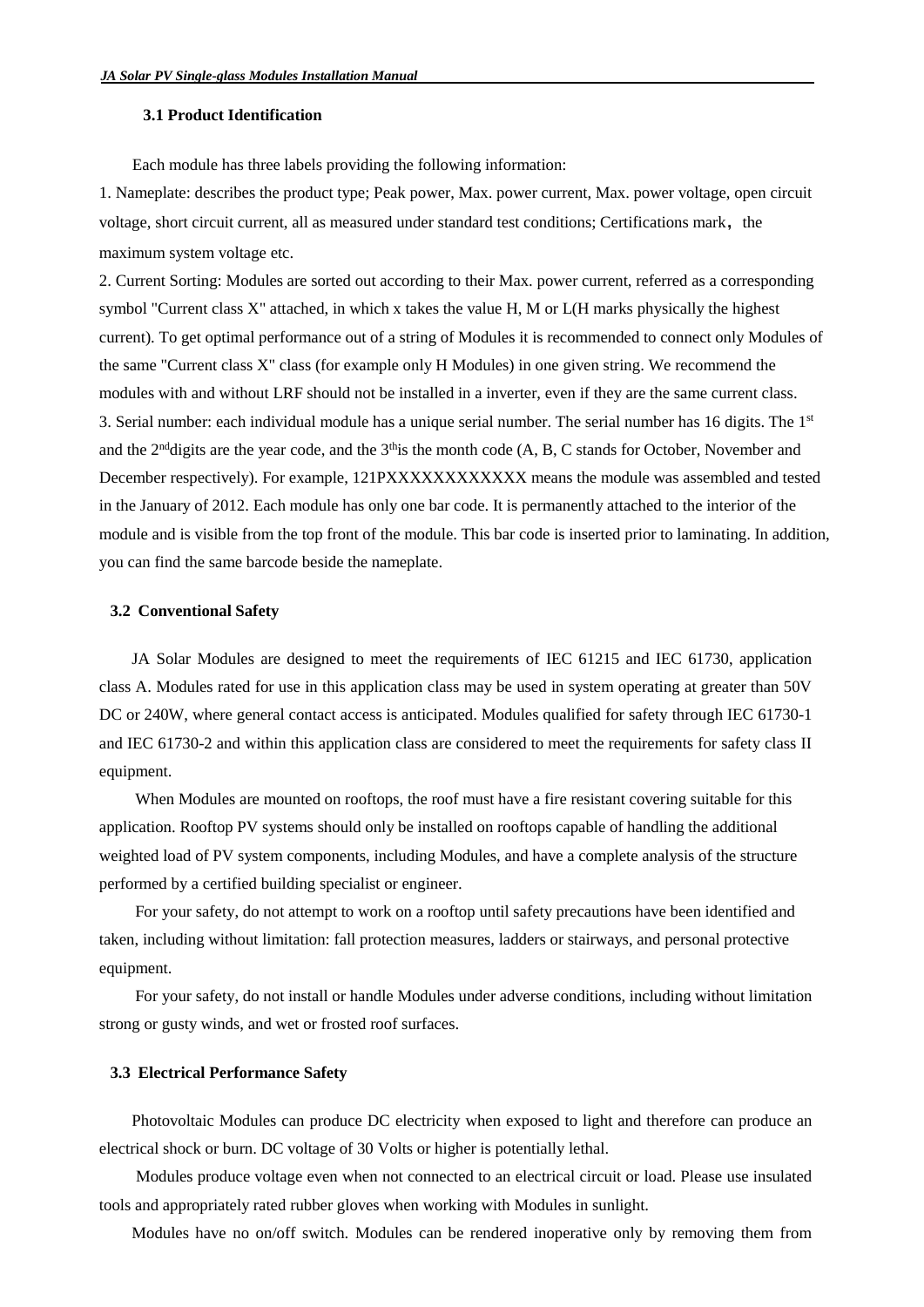sunlight, or by fully covering their front surface with cloth, cardboard, or other completely opaque material, or by working with Modules face down on a smooth, flat surface.

In order to avoid arcs and electrical shock, please do not disconnect electrical connections under load. Faulty connections can also result in arcs and electrical shock. So please keep connectors dry and clean, and ensure that they are in proper working condition. Never insert metal objects into the connector, or modify them in any way in order to secure an electrical connection.

Also in order to avoid the sand or water vapor entering which may cause a safety issue with the connection, the modules need to be installed and connected to the combiner box once they are taken out from the carton box, keep the connectors dry and clean during the installation, if the modules are not be installed within a week, rubber connector covers shall be added as a protective measure. Note that pollution from sand, dust and water will result in arcs and electrical shock of connectors. We suggest the customers add rubber connector covers as a protection method specific to the area with heavy dust or seaside areas with higher salinity or serious polluted areas

Reflection from snow or water can increase sunlight and therefore boost current and power. In addition, colder temperatures can substantially increase voltage and power.

If the glass or other material is damaged, please wear personal protection equipment and separate the module from the circuit.

<span id="page-4-0"></span> Work only under dry conditions, and use only dry tools. Do not handle Modules when they are wet unless wearing appropriate protective equipment. If you need to clean the Modules, please follow the cleaning requirements mentioned in the manual.

Installation must be carried out under the guidance of a qualified electrician.

#### **3.4 Operating Safety**

Do not open the package of JA Solar Modules during transportation and storing until they are ready to be installed.

At the same time please protect the package against exposure to damage. Secure pallets from falling over.

Do not exceed the maximum height of pallets to be stacked, as indicated on the pallet packaging.

Store pallets in a ventilated, rain-proof and dry location until the Modules are ready to be unpacked.

Please unpack the package of JA Solar Modules according to "JA Solar Modules Un-Pack Instruction".

Do not lift the Modules by grasping the Module's junction box or electrical leads in any condition.

Do not stand or step on the Modules.

Do not drop the Modules on another Module.

Do not place any heavy objects on the Modules to avoid glass breakage.

Be cautious when setting the Modules down on to a surface, especially on the corner of the Modules.

Inappropriate transport and installation may break the Modules.

Do not attempt to disassemble the Modules, and do not remove any attached nameplates or components from the Modules.

Do not apply paint or adhesive to the Modules top surface.

To avoid damage to the backsheet, do not scratch or hit the backsheet.

Do not drill holes in the frame. This may compromise the frame strength and cause corrosion of the frame.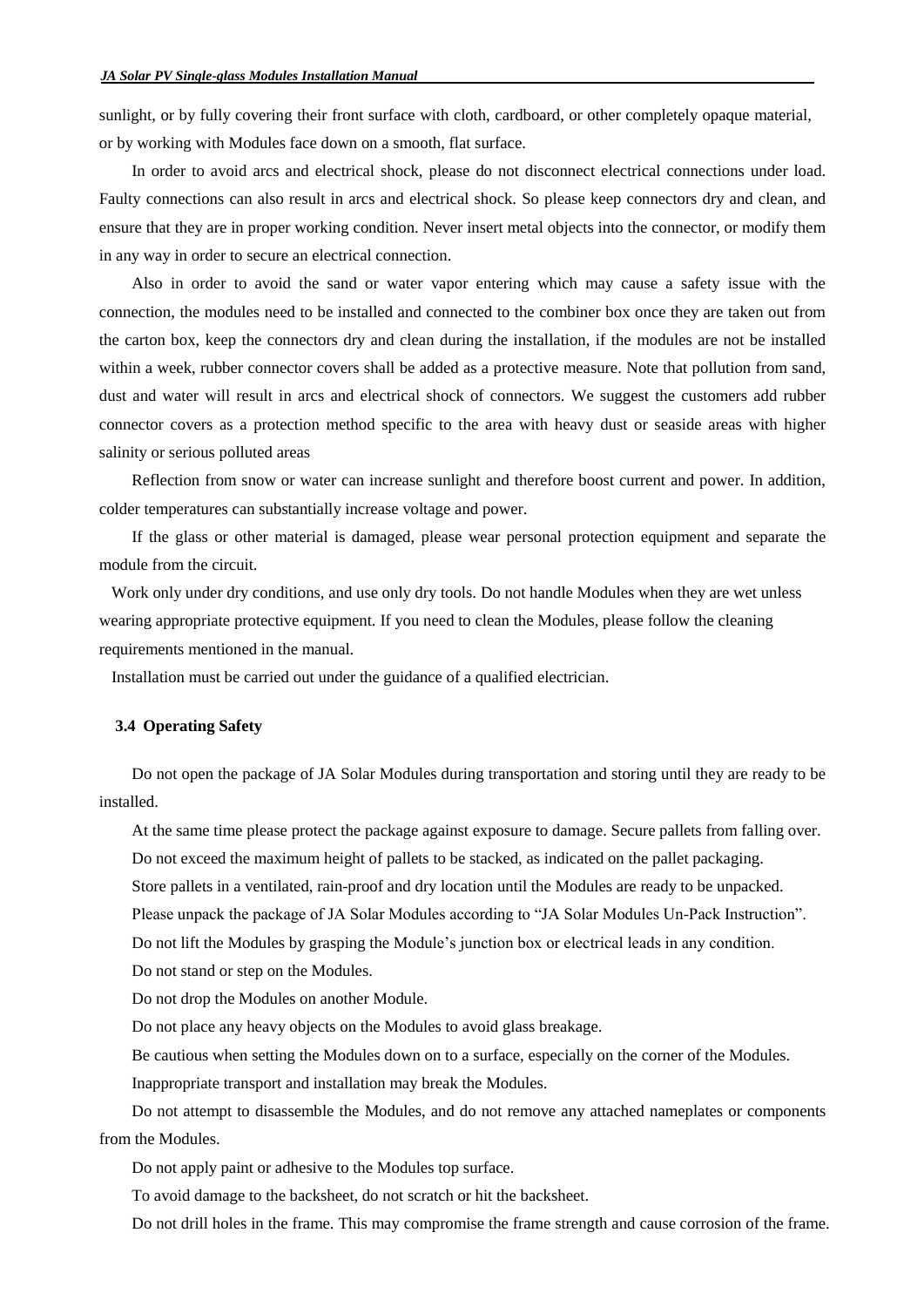Do not scratch the anodized coating of the frame (except for grounding connection). It may cause corrosion of the frame or compromise the frame strength.

Do not attempt to repair the Modules with damaged glass.

The scrapped modules shall be recovered and disposed by the qualified institution.

<span id="page-5-0"></span>In dry areas, modules are easily affected by static electricity during installation. So the installation personnel should wear anti-static assembly to ensure that the equipment and installation personnel are not affected or hurt by static electricity.

## **3.5 Fire Safety**

Consult your local authority for guidelines and requirements for building or structural fire safety. JA solar modules have been in accordance with IEC 61730-2 standard. The fire safety of JA modules is Class C.

 For roof installations, modules should be mounted over a fire resistant covering suitable for this application, with adequate ventilation between the module backsheet and the mounting surface.

Roof construction and installation may affect the fire safety of the building. Improper installation may create hazards in the event of a fire.

Use appropriate components such as fuses, circuit breakers and grounding connectors as requires by local authority.

<span id="page-5-1"></span>Do not use Modules where flammable gasses may be generated.

<span id="page-5-2"></span> JA modules have not been tested for explosion protection. Please consult local regulations whether the modules can be used or not.

# **4 Installation Condition**

#### **4.1 Installation position and working environment**

JA Solar Modules are intended for use in terrestrial applications only-no outer space use.

Do not use mirrors or other magnifiers to concentrate sunlight onto the modules.

Modules must be mounted on appropriate mounting structures positioned on suitable buildings, the

ground, or other structures suitable for modules (e.g. carports, building facades or PV trackers).

Modules must not be installed in locations where they could be submerged in water.

The recommended ambient temperature should be within  $-40^{\circ}C(40^{\circ}F)$  to  $40^{\circ}C(104^{\circ}F)$ . The temperature limits are defined as the monthly average high and low of the installation site. The limit operating temperature should be–40 $\rm{°C}$  (-40 $\rm{°F}$ ) and 85 $\rm{°C}$  (185 $\rm{°F}$ ).

Ensure Modules are not subject to wind or snow loads exceeding the maximum permissible loads.

The Modules should be installed in a location where there's no shading throughout the year. Ensure there's no obstacle to block light near the installation site.

Lightning protection is recommended for PV systems that are to be installed in locations with high probability of lightning strikes.

Do not use Modules near equipment or in locations where flammable gasses may be generated or collected.

Modules cannot be installed or used in extreme areas or weather conditions, and highly corrosive areas should be considered carefully.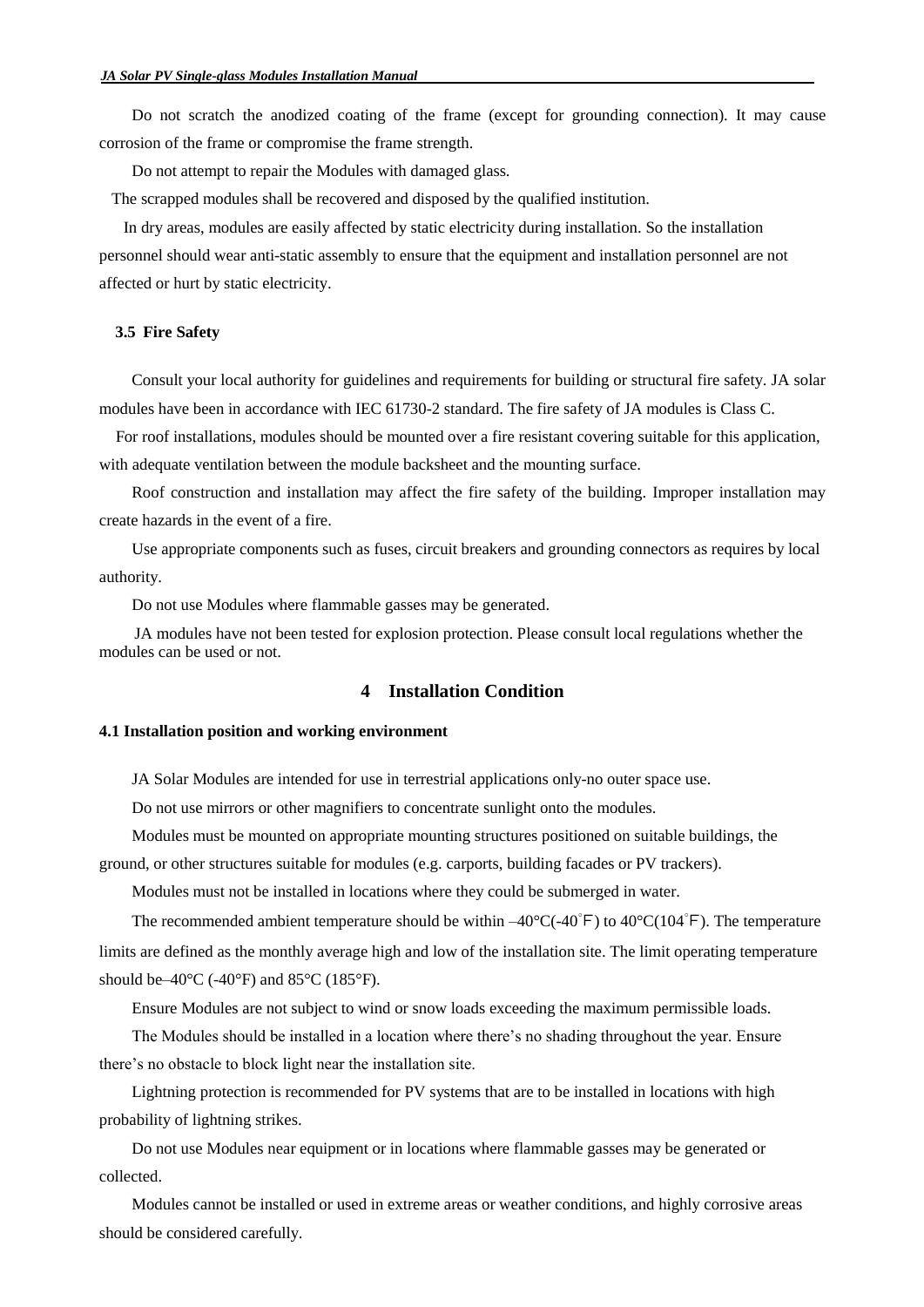Please adopt appropriate measures to ensure the performance and safety of the Modules when they are installed or operated in areas with heavy snow, extremely cold, strong wind, or near an island or desert that is prone to produce salt fog, or near water.

JA Solar Modules have passed the IEC 61701 salt-mist, but galvanic corrosion can occur between the aluminium frame of the Modules and mounting or grounding hardware if such hardware is comprised of dissimilar metals. JA Solar Modules can be installed at seaside locations 50m to 500m from the sea, but the relevant parts should be protected against corrosion. For the detailed requirements, follow JA Solar seaside installation instructions.

The modules with LRF can have some light reflections at certain angles and light pollution if there are provisions in place, an assessment by the planner might be needed.

<span id="page-6-0"></span>Modules cannot be applied for some special requirements, e.g. for buildings, marine and vehicle applications. Please refer to local law and regulations for details.

#### **4.2 Tilt Angle Selection**

The tilt angle of the Modules is measured between the surface of the Modules and a horizontal ground surface. The Modules generates maximum power output when it faces the sun directly.

In the northern hemisphere, Modules should typically face south, and in the southern hemisphere, Modules should typically face north.

For detailed information on the best installation angle, please refer to standard solar photovoltaic installation guides or consult a reputable solar installer or systems integrator.

<span id="page-6-2"></span><span id="page-6-1"></span>Dust building up on the surface of the Modules can impair Module performance. JA solar recommends installing the Modules with a tilt angle of at least10 degrees, making it easier for dust to be washed off by rain.

## **5 Mechanical Installation**

#### **5.1 Conventional requirements**

Ensure the installation method and supporting system of Modules is strong enough to withstand all the load conditions. The Installer must provide this guarantee. The installation supporting system must be tested by the third-party organization with the analysis ability of Static Mechanical, according to the local national or international standards.

The Modules mounting structure must be made of durable, corrosion-resistant and UV-resistant material. Modules must be securely attached to the mounting structure.

In regions with heavy snowfall in winter, select the height of the mounting system so that the lowest edge of the Modules is not covered by snow for any length of time. In addition, ensure that the lowest portion of the Modules is placed high enough so that it is not shaded by plants or trees or damaged by flying sand.

When the Modules are supported parallel to the surface of a building wall or roof, a minimum clearance of 10 cm between the Module frame and the surface of the wall or the roof is required to allow air to circulate behind the Modules and to prevent wiring damage.

Do not attempt to drill holes in the glass surface and the modules frames of the Modules as this will void the warranty.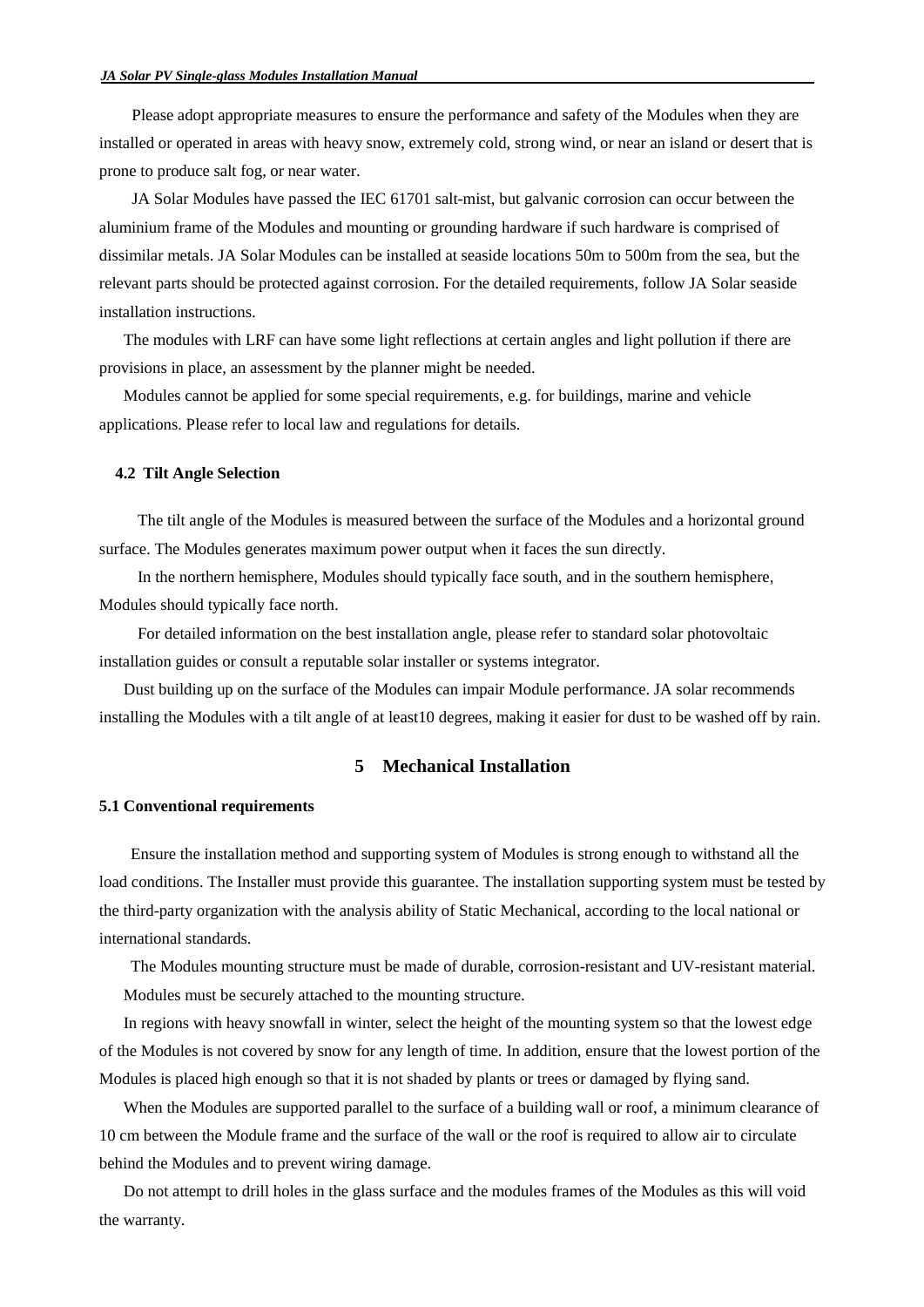Before installing Modules on a roof, ensure that the roof construction is suitable. In addition, any roof penetration required to mount the Modules must be properly sealed to prevent leaks.

Observe the linear thermal expansion of the Modules frames, must ensure that the minimum distance between neighboring frames is 10mm.

The module frames will warp at low temperature.

Avoid the frame receiving the lateral tension and pressure, causing the frame off or crushing the glass.

Always keep the module backsheet free from foreign objects or structural elements, which could come into contact with the panel, especially when the panel is under mechanical load.

Modules have been certified for a maximum static load on the back side of 2400 Pa(i.e. wind load) and a maximum static load on the front side of either 2400 Pa or 5400 Pa(i.e. wind and snow load), depending on the modules type (please refer to Figure 4 for detailed installation method).

<span id="page-7-0"></span>The mounting method must not result in the direct contact of dissimilar metals with the aluminum frame of the Module as it will result in galvanic corrosion. IEC 60950-1 standard recommends metal combinations not exceed an electrochemical potential difference of 0.6 Volts.

Modules can be mounted in landscape or portrait orientation.

#### **5.2 Installation methods**

Modules can be installed to the racks by clamps or hooks. Modules must be installed according to the following examples and recommendation. If not mounting the Modules according to these instructions, please in advance consult JA Solar and must be approved by JA solar, otherwise may damage Modules and void the warranty.

#### **5.2.1 Modules installed with mounting hole**

Modules should be bolted to support structures through mounting holes located in the frame's back flanges. Refer to what is shown in Figure 2 (Mounting Details).



**Figure 2** Mounting Details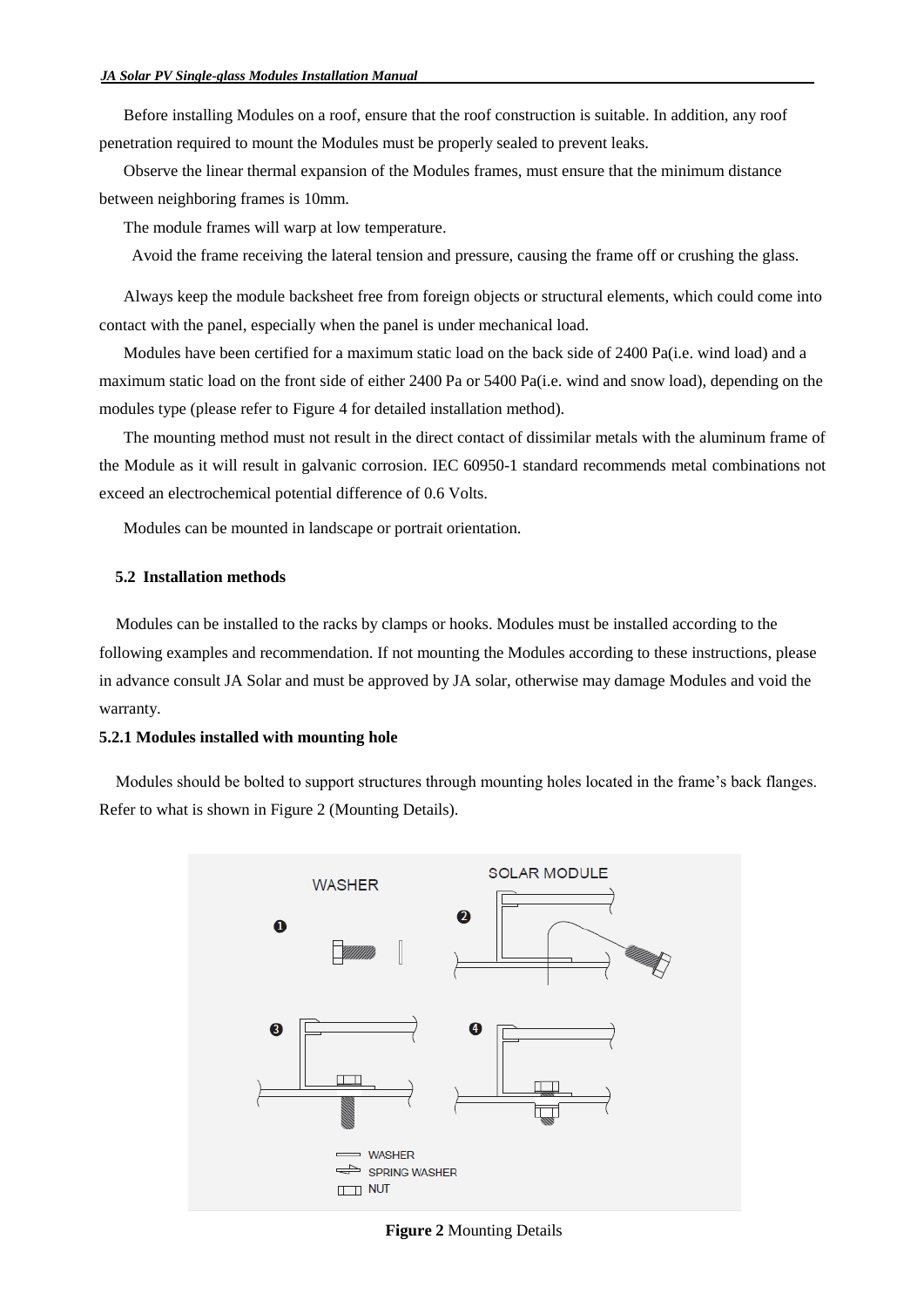For your reference, please use the components specified below:

| $\mathbf{1}$ . | <b>Bolt</b>               | 2. Washer                 |
|----------------|---------------------------|---------------------------|
|                | Material: Stainless Steel | Material: Stainless Steel |
|                | Size and Length: M8*16mm  | Size: M8                  |
| 3.             | <b>Spring Washer</b>      | 4. Nut                    |
|                | Material: Stainless Steel | Material: Stainless Steel |
|                | Size: M8                  | Size: M8                  |

Recommended torque is between 12N.m to 16N.m.

# **5.2.2 Modules installed with clamp**

Modules should be mounted using specialized clamps as shown in Figure 3.

A) Modules should be attached on a supporting structure rail by metal clamps. It is recommended to use the clamps under the following condition or approved by system installation:

Width: Clamp A no less than 50mm, Clamp B no less than 38mm;

Thickness: No less than 3mm;

Material: Aluminum Alloy;

Bolt: M8;

- B) tighten the screws
- C) The Modules clamps must not contact the front glass or deform the frame in any way, the contact area of the clamp with the front of the frame must be smooth, otherwise may damage the frame or break the modules. Avoid shading effects from the Modules clamps. Drainage holes on the Module frame must not be closed or obscured by the clamps.

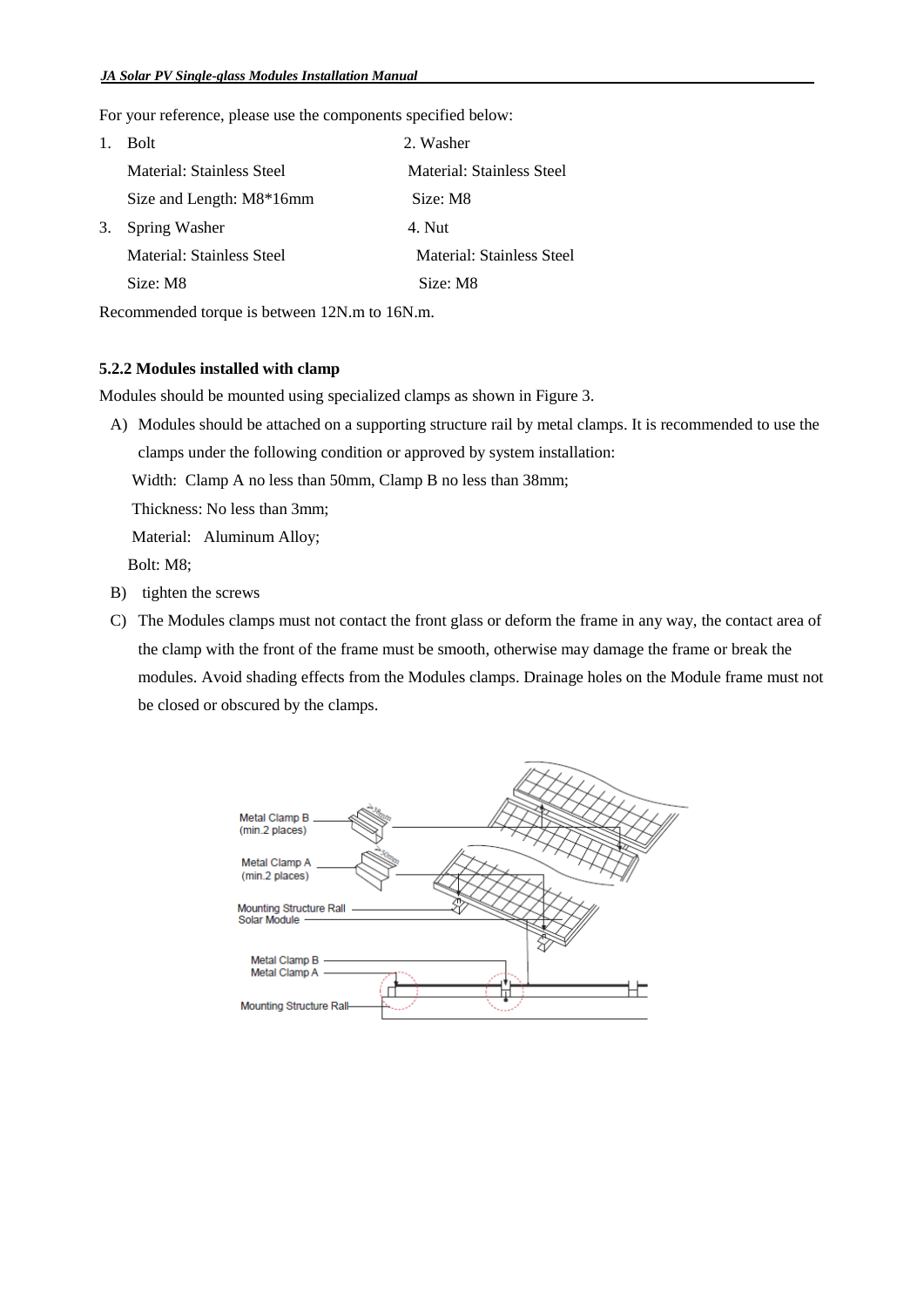

**Clamp B** Figure 3 Clamp Details (Units: mm)

#### **5.2.3 Installation position and corresponding static loads**

 The low/normal level of load condition is applicable to the installation in most of environmental conditions: the maximum static load on the back of the modules is 2400 Pa(i.e. wind load), and the maximum static load on the front of modules is 2400 Pa (i.e. wind and snow load).

The high level of load condition is applicable to the installation in harsher environmental conditions such as storm, heavy snow, etc: the maximum static load on the back of the modules is 2400 Pa (i.e. wind load), and the maximum static load on the front of modules is 5400 Pa (i.e. wind and snow load), depending on the pressure level that it would endure according to IEC standard.

For the dynamic loads, such as wind, the safety factor needs to be increased by 3 times. It means that the maximum dynamic load is 800 Pa when the wind speed is less than 130 km/h.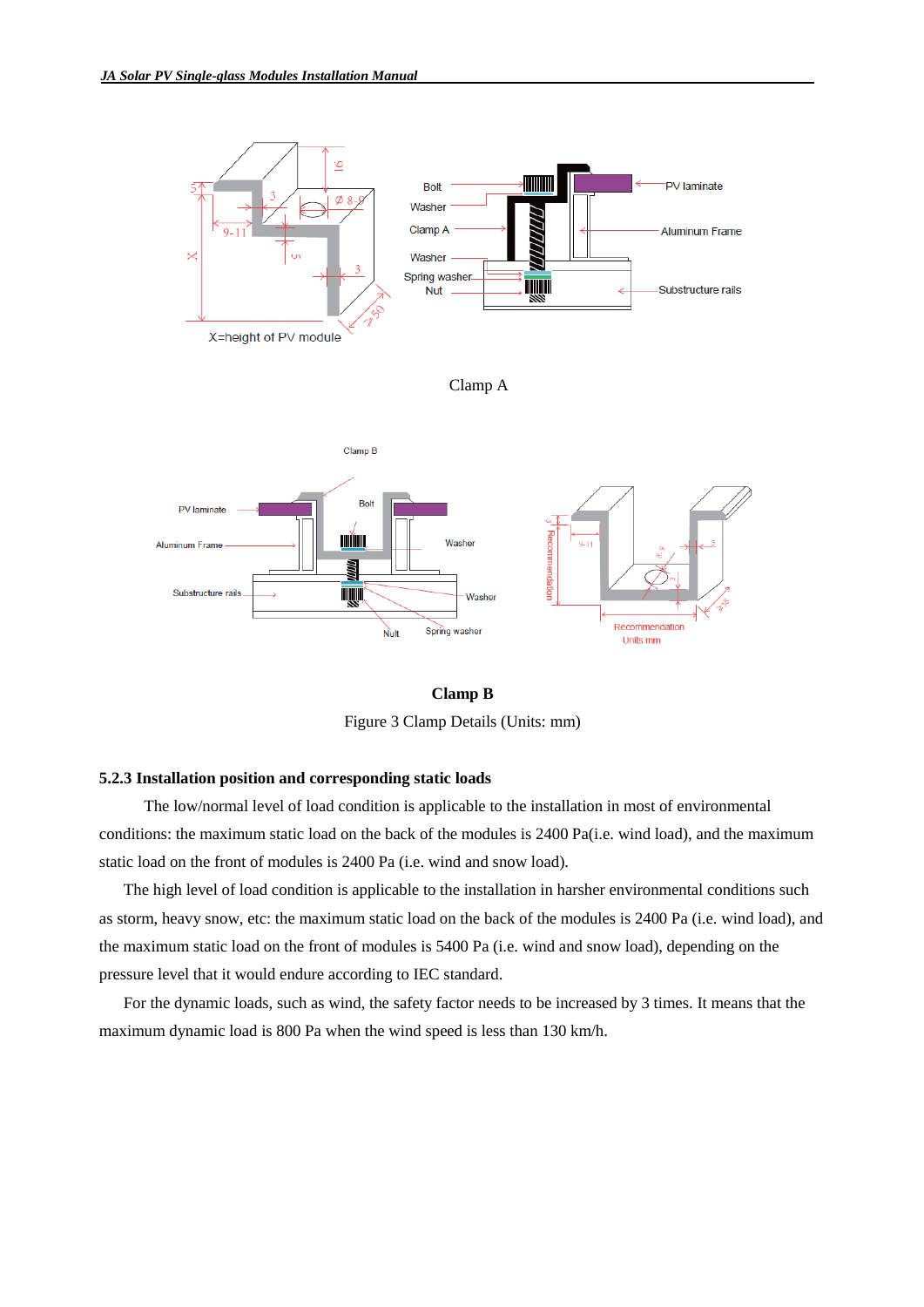

# Figure 4 Installation methods

| Installation methods<br>Moudle types |                                               | Inner four holes | Mounting by<br>clamps<br>$S=1/4L\pm 50$ | Mounting by<br>clamps on the<br>short frame<br>0 < H < 1/4W | Mounting by<br>400mm spaced<br>holes |
|--------------------------------------|-----------------------------------------------|------------------|-----------------------------------------|-------------------------------------------------------------|--------------------------------------|
|                                      | JAM60S01 PR/JAP60S01<br><b>SC Series</b>      | $+5400/-2400$    | $+5400/-2400$                           | ±2000                                                       | $\sqrt{2}$                           |
|                                      | JAM60S03 PR/JAP60S03<br><b>SC Series</b>      | $+5400/-2400$    | $+5400/-2400$                           | ±2000                                                       | $\prime$                             |
|                                      | JAM60S09 PR/JAP60S09<br><b>SC Series</b>      | $+5400/-2400$    | $+5400/-2400$                           | ±2000                                                       | $\prime$                             |
|                                      | JAM60S10 PR/JAP60S10<br>SC/JAM60S10 MR Series | $+5400/-2400$    | $+5400/-2400$                           | ±2000                                                       | $\sqrt{2}$                           |
|                                      | JAM66S10 MR Series                            | $+5400/-2400$    | $+5400/-2400$                           | ±2000                                                       | $\prime$                             |
|                                      | JAM60S20 MR/<br>JAM60S21 MR Series            | $+5400/-2400$    | $+5400/-2400$                           | ±2000                                                       | $\sqrt{2}$                           |
| Single-glass<br>modules              | JAM72S01 PR/JAP72S01<br><b>SC Series</b>      | ±2400            | $+5400/-2400$                           | ±1800                                                       | ±2400                                |
|                                      | JAM72S03 PR/JAP72S03<br><b>SC</b> Series      | ±2400            | $+5400/-2400$                           | ±1800                                                       | ±2400                                |
|                                      | JAM72S09 PR/JAP72S09<br><b>SC Series</b>      | ±2400            | $+5400/-2400$                           | ±1800                                                       | ±2400                                |
|                                      | JAM72S10 PR/JAP72S10<br>SC/JAM72S10 MR Series | ±2400            | $+5400/-2400$                           | ±1800                                                       | ±2400                                |
|                                      | JAM78S10 MR Series                            | ±2400            | $+5400/-2400$                           | ±1800                                                       | $\sqrt{2}$                           |
|                                      | JAM72S20 MR Series                            | ±2400            | $+5400/-2400$                           | ±1600                                                       | ±1800                                |
|                                      | JAM54S30 MR/<br>JAM54S31 MR Series            | $+5400/-2400$    | $+5400/-2400$                           | $\prime$                                                    | $\sqrt{2}$                           |
|                                      | JAM66S30 MR Series                            | $+5400/-2400$    | $+5400/-2400$                           | $=$ $-$                                                     | ±2400                                |
|                                      | JAM72S30 MR Series                            | $+5400/-2400$    | $+5400/-2400$                           | $ -$                                                        | ±2400                                |

"/" means not recommended;""--" means in verification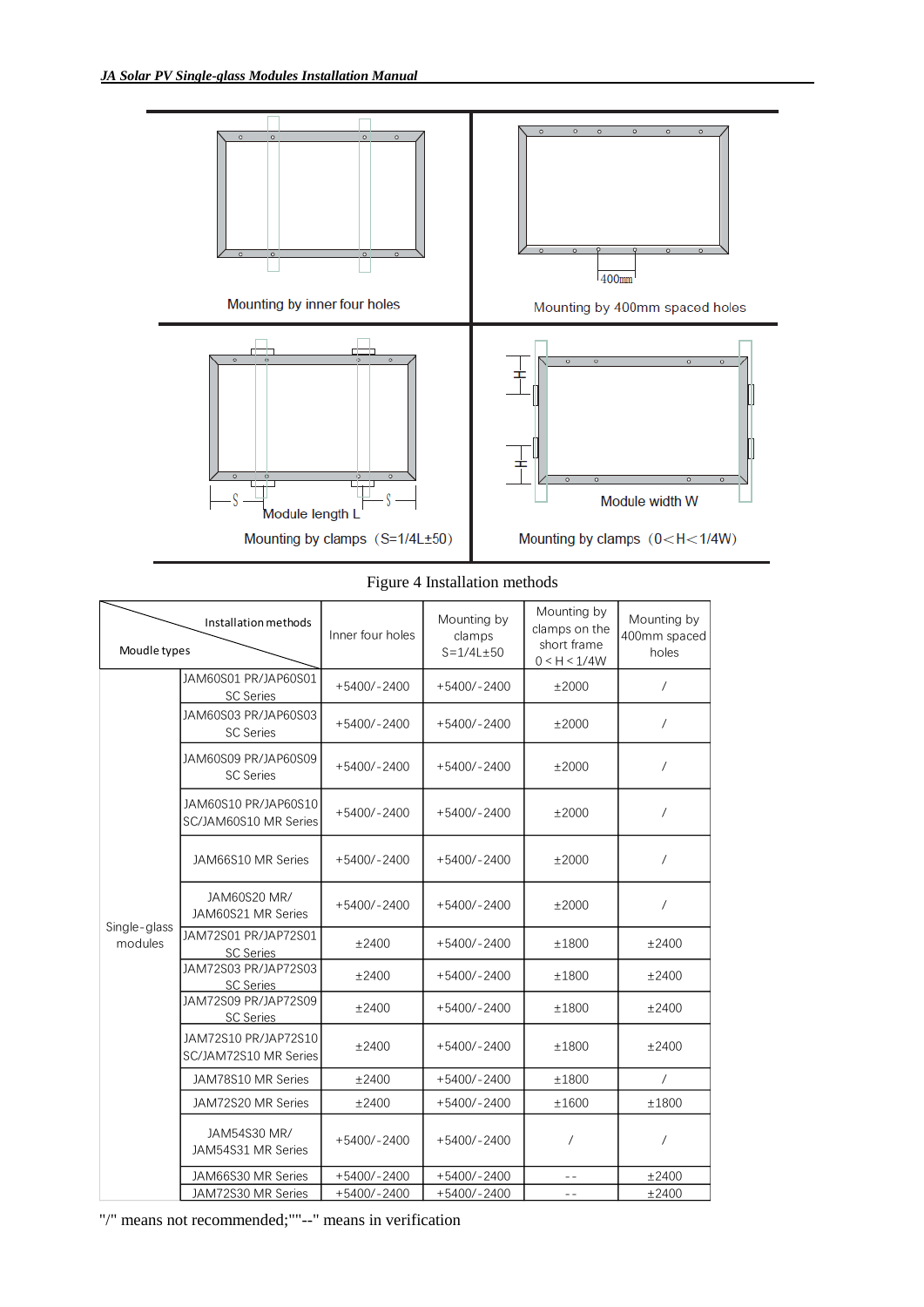# **6 Electrical Installation**

## <span id="page-11-1"></span><span id="page-11-0"></span>**6.1 Electrical Property**

Rated electrical characteristics such as Pmax is within +/- 3 % and Voc within +/-2% and Isc within +/- 4 % of tolerance values at Standard Test Conditions. Standard Test Conditions: 1000W/m²Irradiance, 25℃ Cell Temperature and 1.5 Air Mass.

Under normal conditions, the photovoltaic Modules may experience conditions that produce more current and/or voltage than reported at Standard Test Conditions. Accordingly, the values of short circuit current, Isc, and open circuit voltage, Voc, marked on Modules should be multiplied by a factor of 1.25 when determining component voltage ratings, conductor capacities, fusing sizes, and size of controls connected to the Module output.

Voltages are additive when Modules are connected directly in series, and Modules currents are additive when Modules are connected directly in parallel, as illustrated in Figure 5.

Modules with different electrical characteristics must not be connected directly in series.

Series wiring







# Series wiring and Parallel wiring



Figure 5: Electrical diagrams of series and parallel wiring

The maximum number of Modules that can be connected in a series string must be calculated in accordance with applicable regulations in such a way that the specified maximum system voltage (The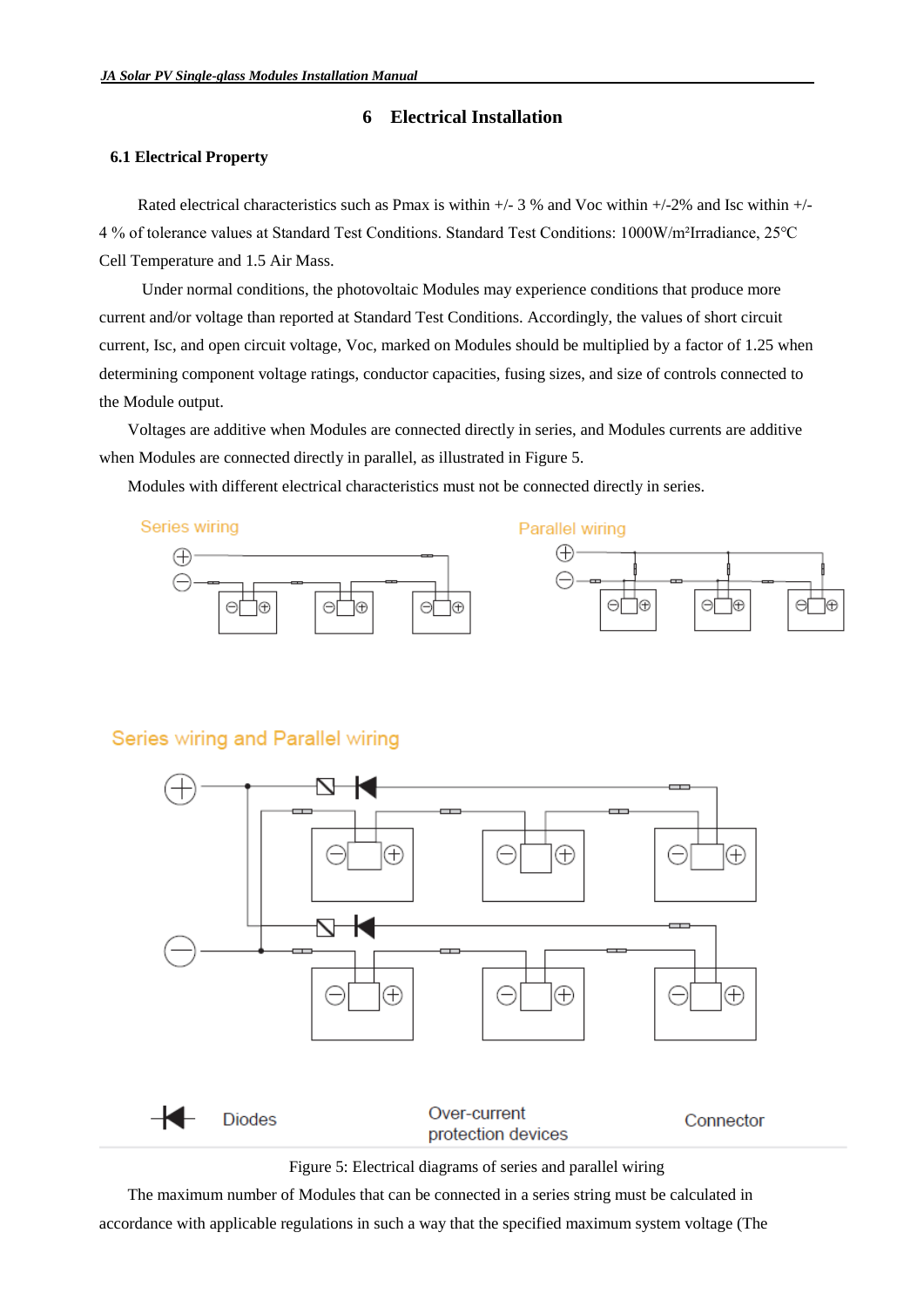maximum system voltage of JA Solar Modules is DC 1000V/1500V according to the safety appraisal of the IEC61730) of the Modules and all other electrical DC components will not be exceeded in open-circuit operation at the lowest temperature expected at the PV system location.

Correction factor for the open-circuit voltage can be calculated based on the following formula:  $C_{Voc}$ =1βVoc×(25-T). T is the lowest expected ambient temperature at the system location. β(%/℃) is the temperature coefficient of the selected module Voc (refer to corresponding datasheet).

<span id="page-12-0"></span>An appropriately rated over-current protection device must be used when the reverse current could exceed the value of the maximum fuse rating of the Modules. An over-current protection device is required for each series string if more than two series strings are connected in parallel, as illustrated in Figure 5.

#### **6.2 Cables and Wiring**

These junction boxes have been designed to be easily interconnected in series for their well-connected cable and the connector with IP67 (IP68) protection grade. Each Module has two single-conductor wires, one positive and one negative, which are pre-wired inside the junction box. The connectors at the opposite end of these wires allow easy series connection of adjacent Modules by firmly inserting the positive connector of a Module into the negative connector of an adjacent Module until the connector is fully seated.

Use field wiring with suitable cross-sectional areas that are approved for use at the maximum short-circuit current of the Modules. JA Solar recommends installers use only sunlight resistant cables qualified for direct current (DC) wiring in PV systems. The minimum wire size should be  $4mm^2(12AWG)$ .

Rating Required Minimum Field Wiring

| <b>Testing Standard</b> | Wire size        | <b>Temperature Rating</b>          |
|-------------------------|------------------|------------------------------------|
| EN 50618:2014           | 4mm <sup>2</sup> | $-40^{\circ}$ C to $+90^{\circ}$ C |

Cables should be fixed to the mounting structure in such a way that mechanical damage of the cable and/or the Modules is avoided. Do not apply stress to the cables. The minimum cables bending radius should be 38.4mm. Any cable damage caused by bending too much or cable management system is not covered under JA Solar's warranty. For fixing, use appropriate means, such as sunlight resistant cable ties and/or wire management clips specifically designed to attach to the Module frame. While the cables are sunlight resistant and waterproof, where possible, avoid direct sunlight exposure and water immersion of the cables.

<span id="page-12-1"></span>Cable arrangement must comply with local laws and regulations.

#### **6.3 Connectors**

Keep connectors dry and clean, and ensure that connector caps are hand tight before connecting the Modules. Do not attempt making an electrical connection with wet, soiled, or otherwise faulty connectors. Avoid sunlight exposure and water immersion of the connectors. Avoid connectors resting on the ground or roof surface.

Faulty connections can result in arcs and electrical shock. Check that all electrical connections are securely fastened. Make sure that all locking connectors are fully engaged and locked. Connector interconnect must reach the corresponding IP protection level, so as to achieve the electrical security. It is not recommended to interconnect different types of connectors.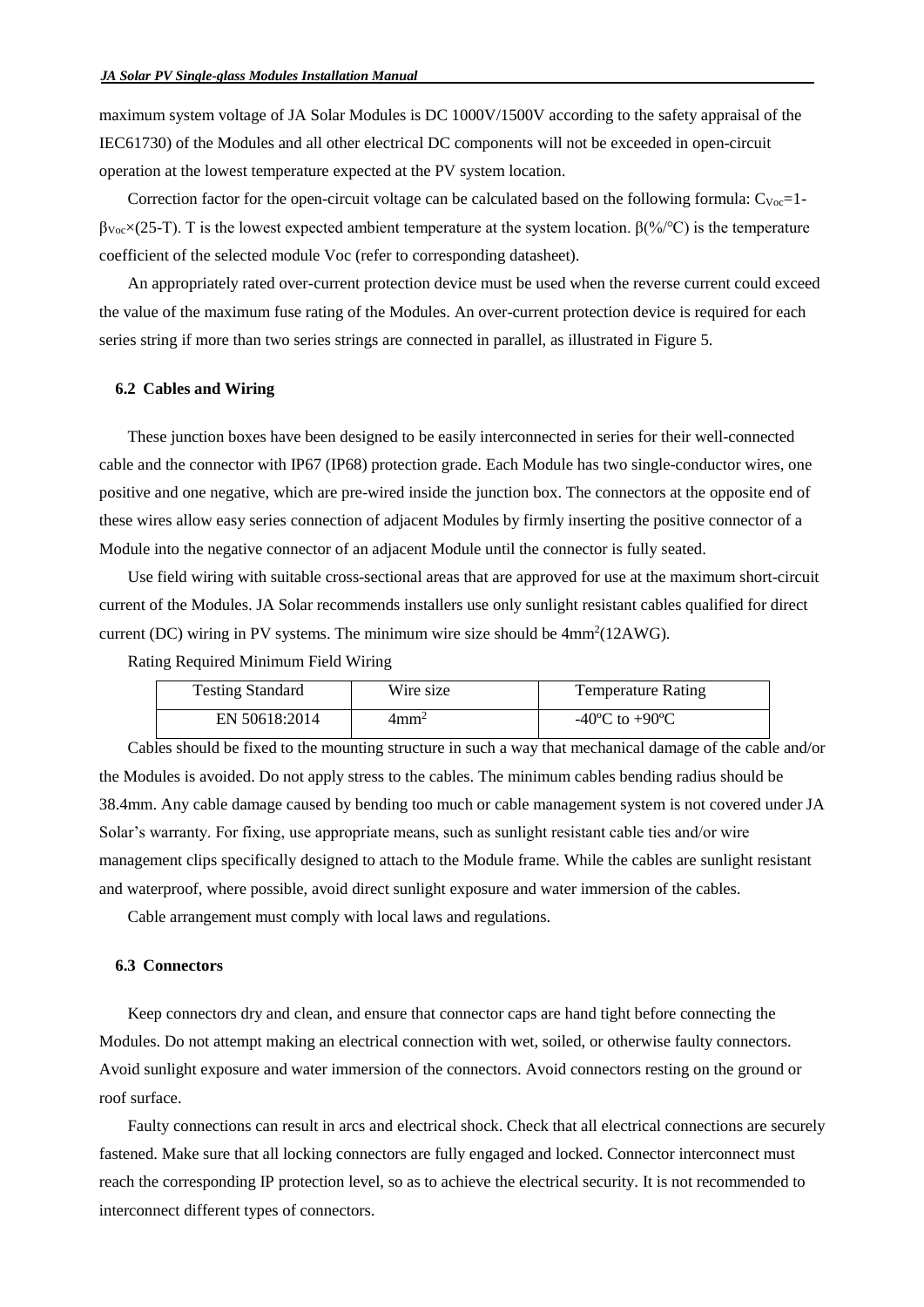Do not contact organic solvents and other corrosive materials in connector connection and the using environment, such as alcohol, gasoline, pesticides, herbicides, etc. Please consult JA for details. Otherwise, JA will not be responsible for connector cracking caused by this aspect. Two examples of incorrect usage are listed below:



<span id="page-13-0"></span>The unlock method of connectors is different according to local laws and regulations, please pay attention when buying.

#### **6.4 Bypass Diodes**

The junction boxes used with JA Solar Modules contain bypass diodes wired in parallel with the PV cell strings. In the case of partial shading, the diodes bypass the current generated by the non-shaded cells, thereby limiting Modules heating and performance losses. Bypass diodes are not over-current protection devices.

<span id="page-13-1"></span>In the event of a known or suspected diode failure, installers or maintenance providers should contact JA Solar. Never attempt to open the junction box by yourself.

Please pay attention to guard against inductive lightning, backflow and wrong connection.

# **7. Grounding**

JA Solar Modules use an anodic oxidized aluminum frame to resist corrosion. So the frame of Modules should be connected to the equipment grounding conductor to prevent thunder and electrical shock.

The grounding device should fully contact with the inside of the aluminum alloy, and - penetrate the surface of the frame oxidation film.

Please don't drill any additional grounding hole on the frame of the Modules, otherwise JA Solar expressly disclaim liability for voiding the warranty.

For optimal performance, JA Solar Modules should only be used in configurations where the DC cathode(-) of the Modules array is connected to ground. Failure to comply with this requirement will reduce the performance of the system.

The grounding method should not result in the direct contact of dissimilar metals with the aluminum frame of the Modules that will result in galvanic corrosion. IEC 60950-1 standard recommends metal combinations not exceed an electrochemical potential difference of 0.6 Volts.

The frame rails have pre-drilled holes marked with a grounding sign. These holes should be used for grounding purposes and should not be used for mounting the Modules.

The following grounding methods are available.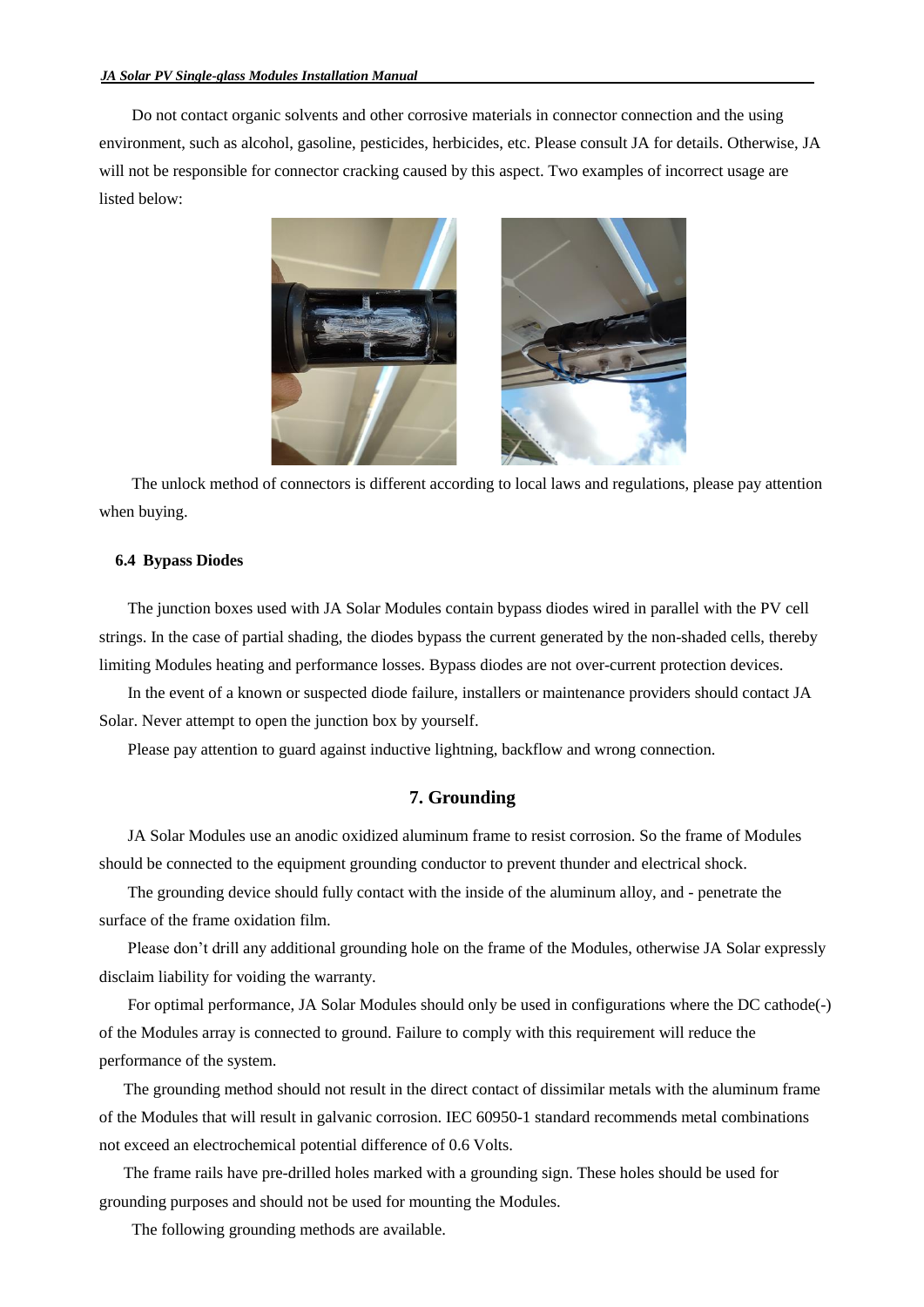#### <span id="page-14-0"></span>**7.1 Grounding by using grounding bolt**

There is a grounding hole with 4.2 mm diameter on the edge side closer to the middle of the back frame of the Modules. The middle line of the grounding mark is overlapped with the grounding hole, and the direction is same as the longer frame.

The grounding between Modules must be approved by a qualified electrician. The grounding device should be produced by a qualified electrical manufacturer. The recommended torque value is 2.3 N.m. A 12 AWG copper wire can be used as the equipment grounding conductor in conjunction with the grounding bolt. The copper wire should not be compressed during the installation.



Figure 6: Installation Methods

# <span id="page-14-1"></span>**7.2 Grounding by using unused mounting hole**

The existing mounting holes which have not been used can be used for grounding.

- A) Direct the grounding clamp to the mounting holes in the frame. Thread the grounding clamp and the frame with grounding bolt.
- B) Put the toothed gasket into the other side, then tighten and lock the nut. The recommended torque of locking the nut is 2.0 N·M-2.2 N·M.
- C) Thread the grounding clamp with grounding wire. The materiel and size of grounding wire should meet the relevant requirements of the national, regional and local code, law and standard.
- D) Finish the mounting with tightening the binding bolt of grounding wire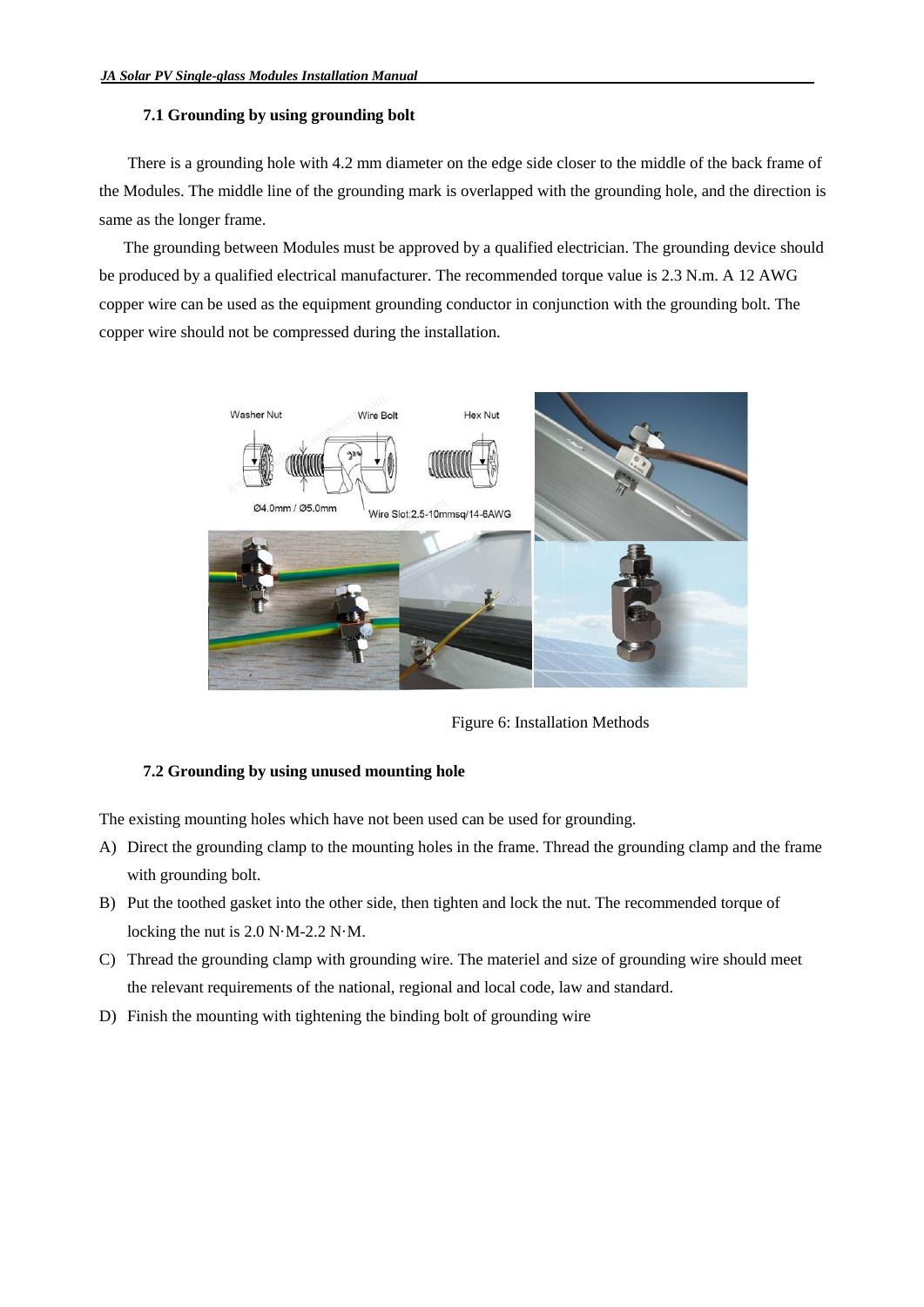

Figure 7: Installation Methods

#### <span id="page-15-0"></span>**7.3 Additional Third-party Grounding Devices**

<span id="page-15-1"></span>JA Solar Modules can be grounded using third party grounding devices so long as they are certified for grounding modules and the devices are installed according to the manufacturer's specified instructions.

# **8. Operation and Maintenance**

<span id="page-15-2"></span>It is required to perform regular inspection and maintenance of the Modules, especially within warranty scope. It is the user's responsibility to report to the supplier regarding the damages found within 2 weeks.

#### **8.1 Cleaning**

The dust accumulated on the front transparent substrate may reduce the power output, and may even cause regional hot-spot effect. Industrial effluents or bird drops may be a serious case, and the extent of the severity depends on the transparency of the foreign objects. It's usually not dangerous for the accumulated dust to reduce the sunshine, because the light intensity is still homogeneous and the power reduction usually is not obvious.

When Modules are operational, there may exist environmental factors that cast, dust, plants and so on, that may distinctly reduce the power output. JA Solar advises that there should be no obstructed object over the Module's surface at any time.

<span id="page-15-3"></span>The cleaning frequency depends on the accumulating velocity of the fouling. In many instances the front substrate is cleaned with the rain, and we can decrease the cleaning frequency. It is recommended to wipe the glass surface with wet sponge or soft cloth. Please do not clean the glass with cleaning agent which contains acid or alkali. Please refer to "cleaning manual" for specific contents.

#### **8.2 The visual inspection of the Modules**

Inspect the Modules visually to find if there are appearance defect, the following three types need more attention especially:

A) Whether the glass is broken;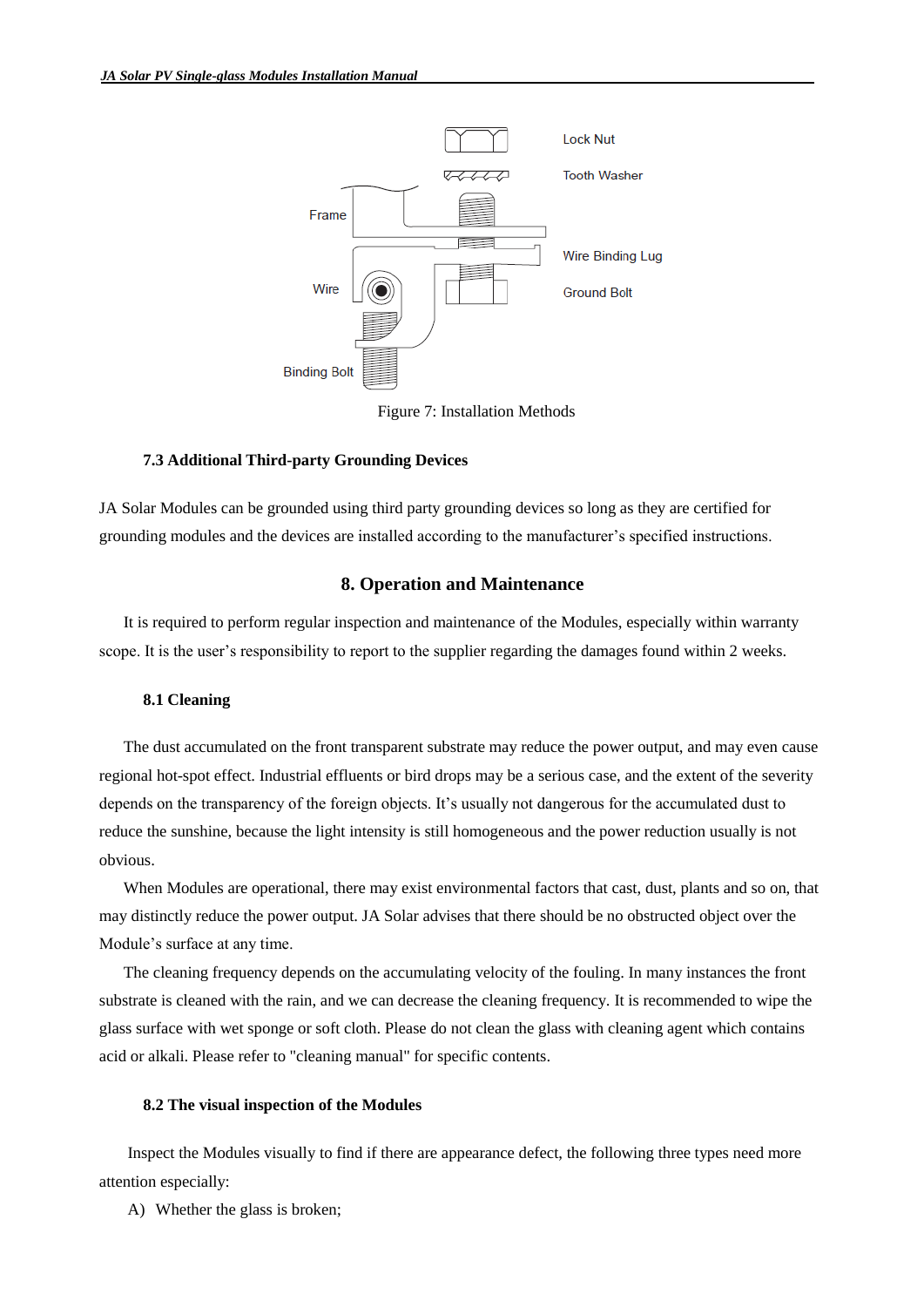B) Corrosion along the cells' bus-bar.

<span id="page-16-0"></span>The corrosion is caused by the dampness infiltrated into the Modules when the surface encapsulation material is damaged during the installation or transportation.

C) If there is burning vestige on the backsheet

#### **8.3 Inspection of the connector and the cable**

<span id="page-16-1"></span>It's recommended to implement the following preventive maintenance every 6 months:

- A) Check the encapsulation of the connector with the cable.
- B) Check the sealing gel of the junction box to ensure it is not cracked or creviced.

# **Product Supplement**

The installation manual applicable module types are as follows (Refer to Appendix 1). The module types are subject to changes without prior notice due to continuous product innovation, research and development. "XXX" shows the PEAK power of the Module Label in increments of 5.

Appendix 1:

| <b>Module types</b>   | <b>Power range[W]</b> | Dimension(LxWxH)[mm] |
|-----------------------|-----------------------|----------------------|
| JAM60S01-xxx/PR/1000V | 285-330               | 1650x991x35          |
| JAM60S01-xxx/SC/1000V | 275-305               | 1650x991x35          |
| JAM60S02-xxx/PR/1000V | 300-320               | 1650x991x35          |
| JAM60S03-xxx/PR/1000V | 300-330               | 1678x991x35          |
| JAM60S04-xxx/PR       | 300-320               | 1650x991x40          |
| JAM60S08-xxx/PR/1000V | 310-330               | 1678x991x35          |
| JAM72S01-xxx/PR/1000V | 355-390               | 1960x991x40          |
| JAM72S02-xxx/PR/1000V | 370-390               | 1960x991x40          |
| JAM72S03-xxx/PR/1000V | 360-385               | 2000x991x40          |
| JAM72S04-xxx/PR       | 355-375               | 1960x991x40          |
| JAM72S08-xxx/PR/1000V | 375-395               | 2000x991x40          |
| JAP60S01-xxx/SC/1000V | 260-280               | 1650x991x35          |
| JAP60S03-xxx/SC/1000V | 270-290               | 1678x991x35          |
| JAP60S04-xxx/SC       | 270-290               | 1650x991x40          |
| JAP72S01-xxx/SC/1000V | 315-335               | 1960x991x40          |
| JAP72S03-xxx/SC/1000V | 325-345               | 2000x991x40          |
| JAP72S04-xxx/SC       | 325-345               | 1960x991x40          |
| JAM72S01-xxx/PR       | 370-390               | 1960x991x40          |
| JAM60S09-xxx/PR/1000V | 310-340               | 1657x996x35          |
| JAM60S10-xxx/PR/1000V | 320-345               | 1689x996x35          |
| JAM60S10-xxx/MR/1000V | 325-345               | 1689x996x35          |
| JAM60S12-xxx/PR/1000V | 305-330               | 1657x996x35          |
| JAM60S13-xxx/PR       | 310-330               | 1657x996x35          |
| JAM60S17-xxx/MR/1000V | 315-335               | 1689x996x35          |
| JAM60S17-xxx/PR/1000V | 315-335               | 1689x996x35          |
| JAM60S18-xxx/PR       | 315-335               | 1657x996x35          |